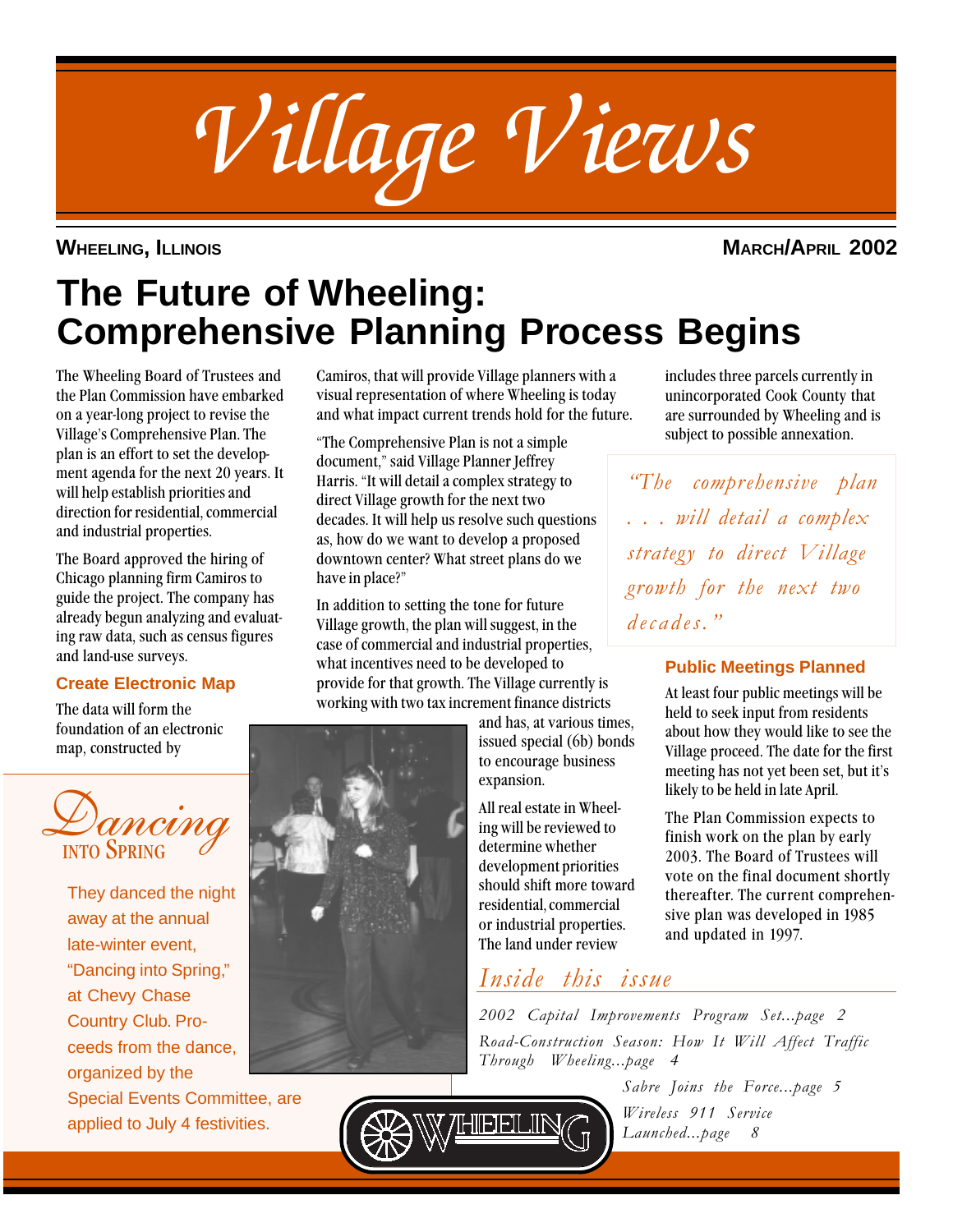Village Views Village Views **MARCH/APRIL 2002 PAGE 2**

"The VilIage's subdivisions are fully lighted. Residents appreciate the poles, which are not only new and fresh but have all the junction wiring enclosed and out of sight." — Street

Supervisor Jeff Kopper

# **2002 Capital Improvements Program Set**

Wheeling's long-term facelift efforts will get a boost in 2002, with the Public Works Department planning several extensive capital improvement projects.

The Dunhurst I & II subdivisions will see water main replacement, completing work begun last year. The new water mains, constructed of ductile iron, replace aging cast-iron pipes that account for a significant failure rate.

"This is an ambitious project," said Water Division Supervisor Scott Lark, "but the residents' quality of life will improve significantly. We won't have to dig up the parkway as often, and residents won't lose service when the

old mains fail and water service has to be shut off."

Public Works is also embarking on the fourth year of a 10-year program to install street lighting in many neighborhoods. The first three years of the program involved installation of new lighting in areas that were unlit. This year, Public Works may start replacing up to 54 wooden, and often deteriorated, ComEd poles with aluminum poles that are standard elsewhere in the Village.

The work will focus on Hollywood Ridge, Poplar Grove and Dunhurst IV subdivisions. State highways under IDOT's control, such as Dundee Rd., are not affected by the lighting program, currently budgeted at \$195,000 a year.

 "There are no more lighting gaps in the Village. The Village's subdivisions are fully lighted," said Street Supervisor Jeff Kopper. "Residents appreciate the poles, which are not only new and fresh but have all the junction wiring enclosed and out of sight."

## **Modify Diversion Channel**

The recently completed Wheeling Diversion Channel may be modified this year to accommodate fiber optic cables owned by Ameritech. The phone company wants to install a box culvert at the north end of the channel as a support for its cables. Ameritech has committed \$275,000 to the project — a joint effort with the Village, whose involvement has yet to be determined.

# Kids Benefit from Awareness Training

After playing the "friendly stranger," Wheeling Police Corporal Mike Rompala demonstrates for a second-grader at Jack London School what happens when children get too close, don't run and and fail to sound a loud alarm. About 30 children went through several days of awareness training. The classes are an outgrowth of

efforts over the last two years to instruct women how to be more aware of their surroundings and the people around them. The Wheeling Police Department wanted to apply those lessons to help children who might be approached by a 'friendly stranger' and prevent abduction.



## **Senior Commission Plans Summer Concert Series**

The Wheeling Senior Citizens Commission has begun planning a series of jazz concerts at the Pavilion Senior Center in June, July and August. These events will be family affairs held on Sunday afternoons. For information, contact the Pavilion Senior Center at 847-459-2672 and see future issues of Village Views.

## **Wheeling is on the Web at www.vi.wheeling.il.us**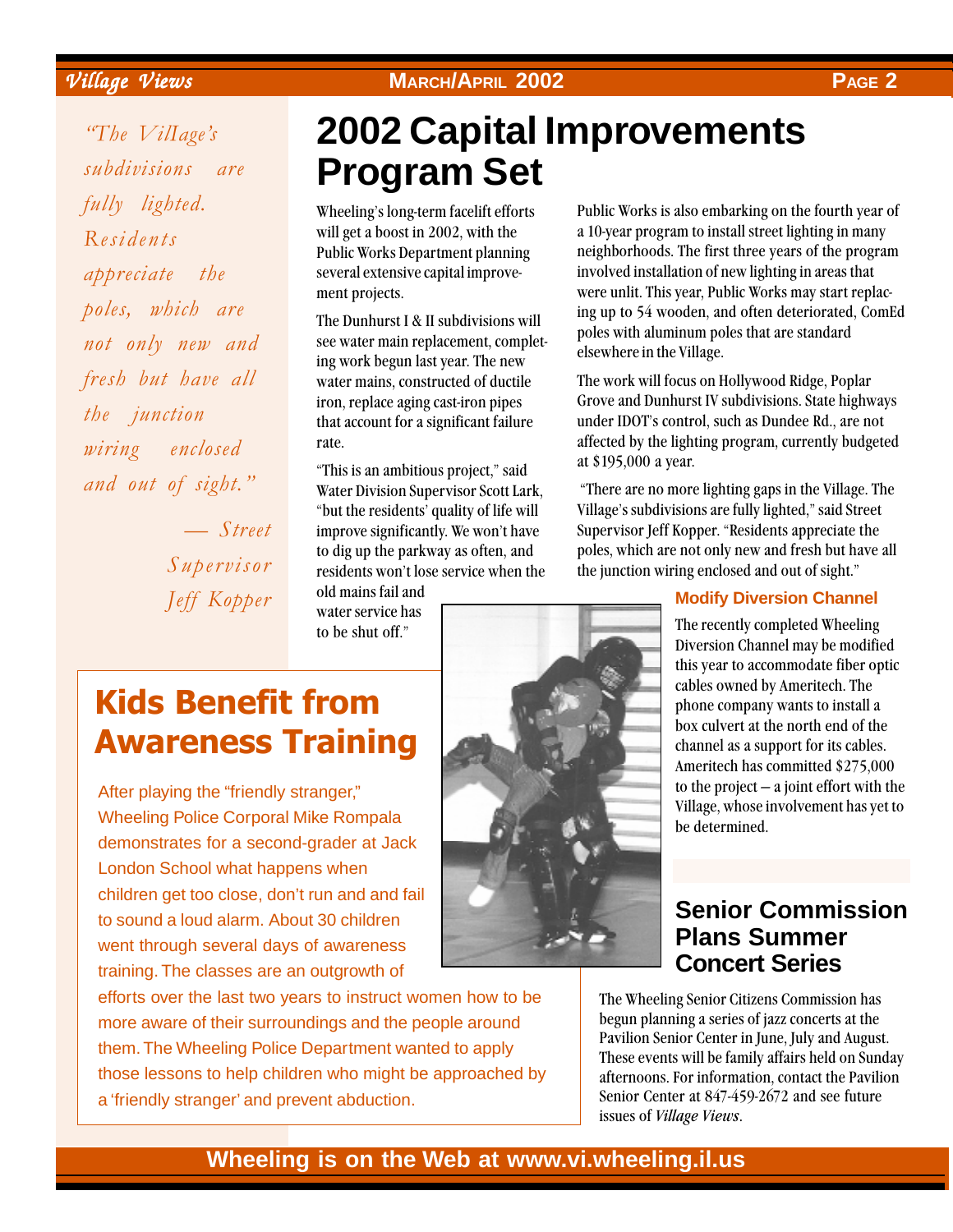## **PAGE 3**

## **MARCH/APRIL 2002** Village Views

# **Sabre Joins the Force**

Sabre is an eager, young pup, raring to go. A genuine German police dog born in Germany, he's alert and panting with anticipation as Wheeling Officer Mike Porzycki freezes. Sabre halts in midpant, waiting, eyes darting warily. Then the command comes: "TAKE him!" Sabre lunges, and Porzycki unleashes the dog.

Sabre is the latest addition to the Wheeling P.D. He and Porzycki have just completed eight weeks of intense training at Tops Kennels in Grayslake, which has been training dogs for 28 years. Tops takes advantage of Sabre's natural play drive and uses it as motivation to find drugs and pick up human scent.

The cooperation between these two partners is precise. Man and dog are locked on one objective: the suspect. It's the way they fight crime in the Wheeling Police Department's 14-year-old Canine Unit. Now, the new team is officially on patrol, where Sabre strikes fear in the hearts of thieves, robbers and raiders. That's the idea.

"A well-trained dog can detect and locate drugs, find evidence, and apprehend offenders who believe they have outwitted the police," said Porzcycki. Dogs have played a significant role in Wheeling's crime-fighting efforts since 1987. Sabre's predecessor, Nitro, retired in early 2001. He had reached his golden years, and it was time for a rest. It took from then until now to identify a suitable replacement dog and train him and his handler, Porzycki, for work on the streets that are the precinct of the night shift.

"Lots of things go on after dark," said Porzycki. "Sabre gives us the ears and the nose that we humans don't naturally have to detect things that go bump in the night."

Sabre is a German shepherd, one of the best breeds for this work, born in Germany in 1999. He migrated to the U.S. in 2000 and began his training last year. He attracted the attention of trainers looking for the qualities that comprise a top-quality police dog. He had that alertness, that attention to detail, that play drive.

"Nitro had it for nine years. He earned his place." said Porzycki. "I anticipate Sabre will serve residents for at least that long."

Police handlers retire from the Canine Unit when their dogs do. That's what happened with Nitro and his partner, Officer Randy Olsberg. The dogs, whether on active duty or in retirement, become part of the family. When their crook-hunting days are over, they spend their time remembering what it was like when the pup was young and raring to go.

A STRIKE! Sabre paws eagerly and clues Officer Mike Porzycki to something that needs further investigation. The canine team trains weekly in suburban Lake County.



## **Wanted: Names of Wheeling Homeowner Representatives**

If you are a homeowner associa-

tion president or represent a neighborhood or housing complex in Wheeling, we'd like to know how to get in touch with you. Having an up-to-date list of homeowner association presidents enables us to send timely information that can be included in your newsletter or posted in lobbies, club houses or common areas. Please complete the form at left and mail or fax it to us.

## **Wheeling Homeowner Association/Neighborhood Representative Information**

| <b>Name</b>          |               |  |
|----------------------|---------------|--|
| Address              |               |  |
| Daytime phone        | Evening phone |  |
| Email                | Fax           |  |
| Group you represent: |               |  |
| Term expires:        |               |  |

Mail to: Village of Wheeling, Village Manager's office, 255 W. Dundee Rd., Wheeling, IL 60090 or fax to 847-459-9692. (E-mail to cgervase@www.vi.wheeling .il.us)

**Wheeling is on the Web at www.vi.wheeling.il.us**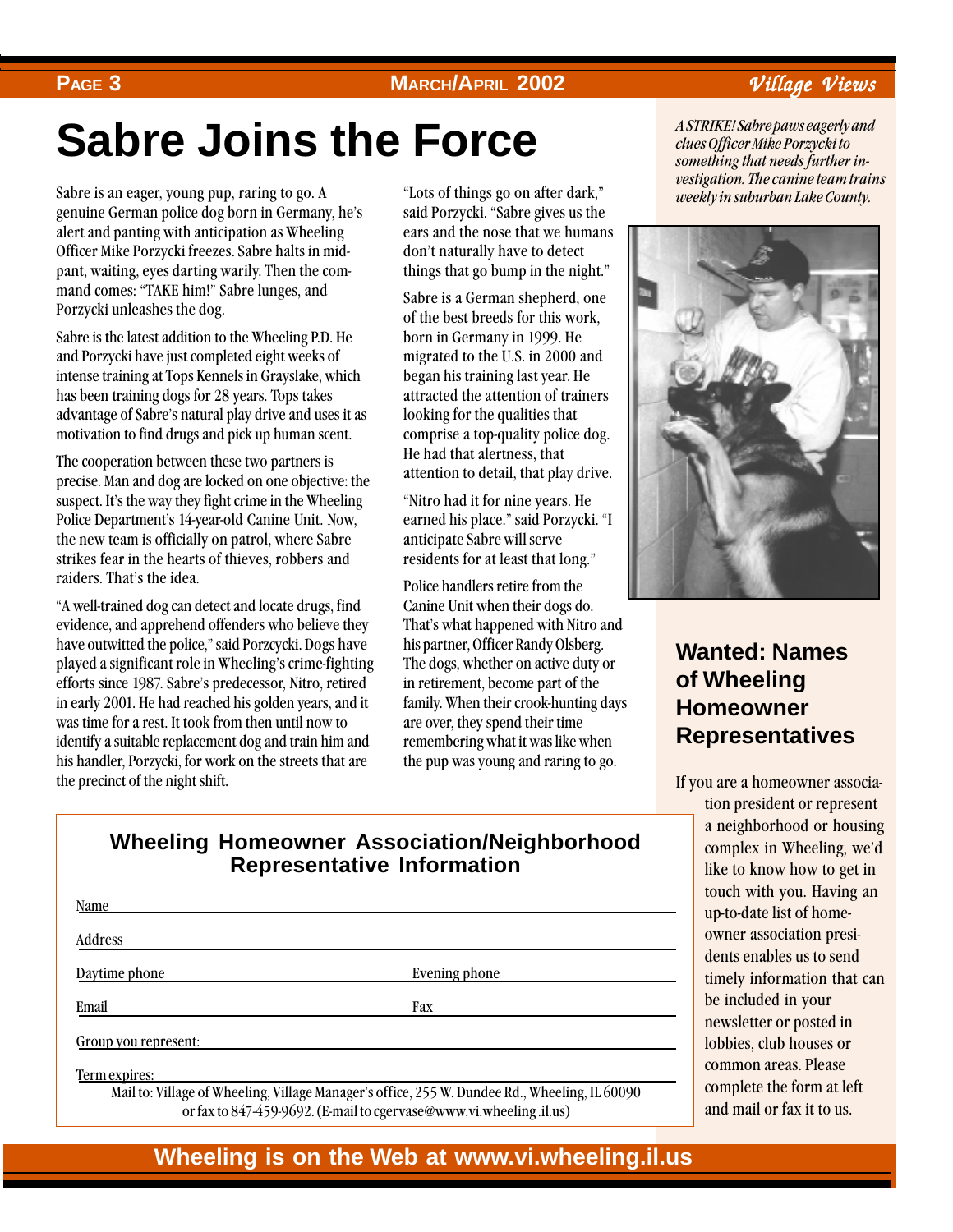"We recognized the deteriorating

roadbed ... the

with smoother

driving."

improvements will provide motorists

condition of Dundee Rd. and encouraged IDOT to resurface the

# **Road-Construction Season: How It Will Affect Wheeling**

Dundee Rd. is set for repaving. The McHenry Rd. bottleneck is about to be unblocked. And Wolf Rd. has been targeted for widening.

The Illinois Department of Transportation (IDOT) plans to begin work on Dundee Rd. in late April or early May. Plans call for patching, milling and repaving the busy Rte. 68 from Kennicott Rd., east of Rte. 53 (Arlington Heights), to Milwaukee Ave. in Wheeling and on to Waukegan Rd. in Northbrook. The project will complete the resurfacing of Dundee Rd. as it connects to a job finished last year from Waukegan Rd. east. **EVERY CONSULTER MARCH/APRIL 2002**<br>
The resultion of Data Consultation Consultation Consultation Consultation Consultation Consultation Consultation Consultation Consultation Consultation Consultation Consultation Consult

"Since this is not a Village of Wheeling project, unfortunately we have little control over construction schedules," said Acting Public Works Director Guy Kolberg, "But we recognized the deteriorating condition of Dundee Rd. and encouraged IDOT to resurface the roadbed as soon as practical. There will be temporary dislocation of traffic, but the resulting improvements will provide motorists with smoother driving."

Plote Construction Co., of Elgin, was the low bidder and has been awarded the \$5.5 million contract. Construction is expected to start in early spring, with a completion date of July 28, according to IDOT. Traffic in the construction zone will be limited to one lane in each direction. Left turns will be prohibited at various times, but so-called "right-in, right-out" turns will not be affected.

Permanent overnight lane closures will occur until July 1, so construction crews can patch the concrete between Kennicott Rd. and Milwaukee Ave. After July 1, crews will work days only, with no nighttime lane closures. IDOT anticipates relatively few repairs to the roadbed, although some manhole covers will have to be raised to be flush with the new surface.

### **Route 83 Improvements**

IDOT is also poised to make significant improvements on IL Rte. 83 from Dundee Rd. to Lake Cook Rd. in Wheeling. Construction will begin in late summer or early fall with utility work involving ComEd and Nicor Gas.

The \$8.1 million project will replace the current drainage ditches with underground storm sewers. The sewer work will be done in stages, first on one side of the street, then on the other.

The present two-lane roadway will be removed and replaced with four lanes plus a left-turn lane serving both directions. The temporary traffic light at the intersection of McHenry Rd. and Lexington Dr. will become permanent. The intersection of McHenry Rd. and Rte. 83 will be widened and resurfaced. Engineers also will make modifications to the traffic signals. The project will be completed by late fall, 2003, with the exception of tree and shrubbery planting.

### **Bridge Over Railroad Tracks**

The Cook County Highway Department (CCHD)

Continued on page 5

### **Welcome New Businesses** 12345678901234567890123456789012123456789012345678901234567890121234567890123456789012345678901212 12345678901234567890123456789012123456789012345678901234567890121234567890123456789012345678901212

12345678901234567890123456789012123456789012345678901234567890121234567890123456789012345678901212 12345678901234567890123456789012123456789012345678901234567890121234567890123456789012345678901212 12345678901234567890123456789012123456789012345678901234567890121234567890123456789012345678901212 12345678901234567890123456789012123456789012345678901234567890121234567890123456789012345678901212 12345678901234567890123456789012123456789012345678901234567890121234567890123456789012345678901212

12345678901234567890123456789012123456789012345678901234567890121234567890123456789012345678901212

Center For Musical Arts - Anna Ct., 847-229-9240, making mold 12345678901234567890123456789012123456789012345678901234567890121234567890123456789012345678901212 M. Dewey, President, 858 S. Components Communication Communication Communication Communication Communication Communication Communication Communication Communication Communication Communication Communication Communication C Wheeling Rd., 847-215-0222, music lessons

— Acting Public Works Director,

Guy Kolberg

El-Rushidy, 505 N. Wolf Rd., 847- electrical construction contractor 419-8922, development & market-<br>Meather Experts Inc. Bill Street ing of pharmaceuticals

Managing Member, 417 Harvester Managing Members Ct., 847-419-8840, manufacturer of New Location all-glass doors

**229-1999, warehousing** 23456789012345678901234567890121234567890123456789012345678901234567890121234567890123456

**Holbrook Manufacturing. Inc.— Additional Eccation** Holbrook Dr., 847-229-1999,

**International Service** Leadership **Container and Container and Containers IDED The United States of States Inc.** - William C. Efird, President, **New Owner** 305 Alderman Ln., 615-372-6200, training & consulting

**Lotus Furniture Imports** — John P.  $\frac{326}{1010}$ , convenience state McGuire, 502 N. Milwaukee Ave., **Back in Town 12345678020123456789012345678901234567802123456780212345678021212345678902121234567890212121212121212121212121**  $1847-541-8080$ , importer of Oriental Soundz AVI — Siamanto H Ftian 847-541-8080, Importer of Oriental **Soundz AVL** — Siamanto H. Etian, **16 N** Milwaukee Ave Rear 847-

Dyrkacz, President, 925-11 Seton video for concerts

**Center For Musical Arts** — Anna Ct., 847-229-9240, making mold components

Public Electric Construction Co. Steven Simon, President, 415 12345678901234567890123456789012123456789012345678901234567890121234567890123456789012345678901212 Genix Therapeutics Inc.— Ragals Harvester Ct., 847-520-5700, Harvester Ct., 847-520-5700, electrical construction contractor

Fig. of phermanophicals of individual weather Experts Inc.— Bill Street,  $\begin{bmatrix} 1 & 0 \\ 0 & 0 \end{bmatrix}$  briannaceurcals  $\begin{bmatrix} 573 \\ 0 & 0 \end{bmatrix}$  M. Wolf Rd., 847-255-2665, **Glass/Ewald, LLC** — Ewald Weiss, heating & air conditioning heating & air conditioning

### **New Location**

all-glass doors **Cablex-perts, Inc.** — Marc A. Abramson, President, 225 Larkin Dr. 12345678901234567890123456789012123456789012345678901234567890121234567890123456789012345678901212 **Holbrook, LLC** — Bill Collopy, **Holbrook, LLC**  $-$  Bill Collopy,  $\qquad$  #6, 847-520-3040, distribution of Manager, 282 Holbrook Dr., 847-<br>
electronic wire  $\&$  cable Mahager, 282 Holbrook Dr., 847- electronic wire & cable

### 12345678901234567890123456789012123456789012345678901234567890121234567890123456789012345678901212 **Additional Location**

**12345678901212345678912345678901234567890123456789012345678901234567890121234567890121234567890121234567890121** Gary Vanderpoel, President, 288 Munierical Precision Inc. - Egon R. Jaeggin, President, 2204 Foster 1 2011 2012 12:30 12:30 Ave., 847-394-3610, high precision manufacturer of metal parts  $Ave$ ,  $Ave$ ,  $Ave$ ,  $Ave$ ,  $Ave$ ,  $Ave$ ,  $Ave$ ,  $Ave$ nationalista se model parte de machining de la parte de la parte de la parte de la parte de la parte de la par

### **New Owner**

305 Alderman Ln., 615-372-6200, Bali, Inc. DBA White Hen Pantry  $$ training & consulting Rajesh Bali, 11 W. Dundee Rd., 847-12345678901234567890123456789012123456789012345678901234567890121234567890123456789012345678901212 1 2 520-7976, convenience store

12345678901234567890123456789012123456789012345678901234567890121234567890123456789012345678901212 12345678901234567890123456789012123456789012345678901234567890121234567890123456789012345678901212 12345678901234567890123456789012123456789012345678901234567890121234567890123456789012345678901212

Furniture **1996** but the state of the state of the state of the state of the state of the state of the state of the state of the state of the state of the state of the state of the state of the state of the state of the st 12345678901234567890123456789012123456789012345678901234567890121234567890123456789012345678901212 **Prospect Grinding Inc.**— Ralph 537-8211, rental of sound/lighting/ **Prospect Grinding Inc.**— Ralph 537-8211, rental of sound/lighting/ video for concerts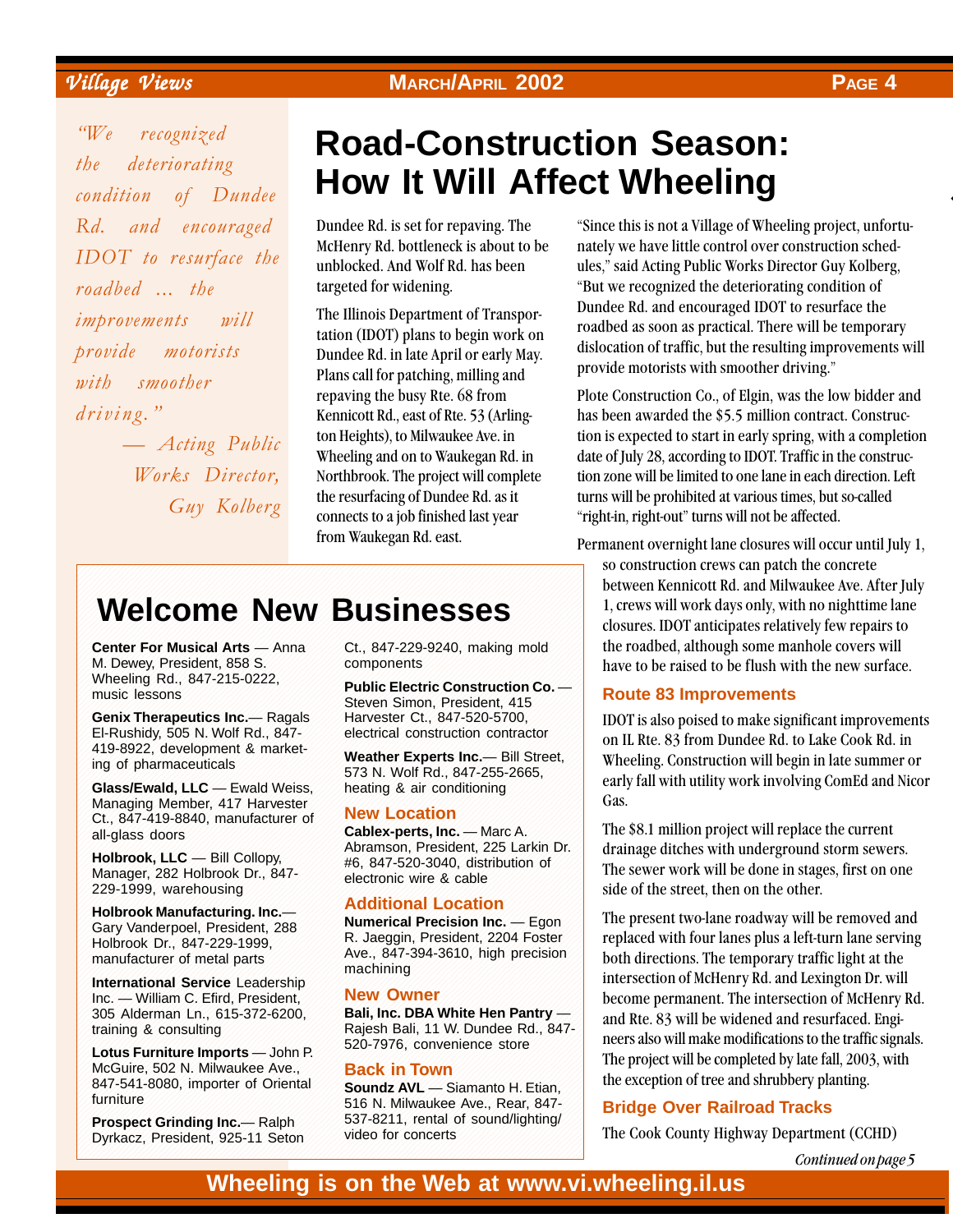## **PAGE 5 MARCH/APRIL 2002** Village Views

## *Continued from page 4*

### **Road Construction** Ahead

began work on the highway bridge over the Canadian National Railroad tracks on

Lake Cook Rd. in mid-February. The bridge, between Northgate Pkwy. and Lexington Dr., will be widened, and one additional lane will be built in each direction. A five-foot sidewalk will be installed on the south side of the bridge. An 18-foot sidewalk will be added on the north side to accommodate pedestrians and bicyclists. The north sidewalk will connect with a proposed bicycle trail west of the bridge.

The early substructure bridgework will have little impact on traffic. However, CCHD anticipates that, starting in March, traffic will be redirected to two lanes on one side as work proceeds on the remaining two lanes and the construction of a third. The \$6.4 million project is scheduled for completion by November 29, 2002.

### **Widen Wolf Road**

Looking ahead, IDOT is planning to widen Wolf Rd. with the addition of a left turn lane serving both directions. The work will affect the area between Manchester Dr. and Milwaukee Ave. The project is scheduled for contract letting in late fall, 2003, and will involve the installation of storm sewers and 5 foot sidewalks. The temporary traffic light at the corner of Strong Ave. will become permanent. When IDOT completes the work to the Village's satisfaction, control of that section will revert to the Village.

### Natural Gas Leaks 12345678902345678901234567890123456789012345678901234578901234578901234567890123456789012345678901234567890121 12345678901234567890123456789012123456789012345678901234567890121234567890123456789012345678901212345 and Your Safety **All Accord Strutter Service Strutter** 12345678901234567890123456789012123456789012345678901234567890121234567890123456789012345678901212345

12345678901234567890123456789012123456789012345678901234567890121234567890123456789012345678901212345 12345678901234567890123456789012123456789012345678901234567890121234567890123456789012345678901212345 12345678901234567890123456789012123456789012345678901234567890121234567890123456789012345678901212345

12345678901234567890123456789012123456789012345678901234567890121234567890123456789012345678901212345

12345678901234567890123456789012123456789012345678901234567890121234567890123456789012345678901212345 12345678901234567890123456789012123456789012345678901234567890121234567890123456789012345678901212345

by Fire Chief Keith MacIsaac.

Many homes and businesses use If a gas leak occurs in or outside your 12345678901234567890123456789012123456789012345678901234567890121234567890123456789012345678901212345 natural gas for heat, to heat water and home or business, you should to cook food. Because natural gas is immediately call 9-1-1 and request to cook food. Because natural gas is immediately call 9-1-1 and request colorless and odorless, a special the Wheeling Fire Department. Leave 12345678901234567890123456789012123456789012345678901234567890121234567890123456789012345678901212345 | material is added to give the gas its the building and meet the fire 12345678901234567890123456789012123456789012345678901234567890121234567890123456789012345678901212345 Many homes and businesses use colorless and odorless, a special unique smell (like rotten eggs).

can smell it long before a serious hazard exists. 12345678901234567890123456789012123456789012345678901234567890121234567890123456789012345678901212345 buildup of natural gas occurs and becomes a fire hazard.

In older Wheeling subdivisions, it is not  $\frac{\log a}{\log a}$  at  $\frac{\log a}{\log a}$  is not  $\log a$ . A Nicol  $\frac{1}{2}$  and the case is also see all  $\frac{1}{2}$  as leak and  $\frac{1}{2}$  representative will assess the leak and  $\left| \right|$  uncommon for minor natural gas leaks representative will assess the lean and to occur in the service line going from arrange for repairs. If you are unsure to occur in the service line going from  $\frac{a_1 a_2 a_3}{b_1}$  and  $\frac{a_2 a_3}{c_1}$  $\frac{1}{2}$  the main distribution line to the gas what to do and smell natural gas the main distribution line to the gas  $\frac{\text{wnd}}{\text{d}t}$  what to go and sinen natural gas  $\frac{123}{\text{meter on the building. Those leads}}$  outside, call 9-1-1 and request the meter on the building. These leaks  $\frac{0}{n}$  and request the develop over many years of soil **Example 2** Fire Department. compaction and freeze/thaw cycles that If there is no immediate hazard to 12345678901234567890123456789012123456789012345678901234567890121234567890123456789012345678901212345 cause stress to the steel fittings on the you or the community, Nicor will service line. Schedule repairs. In some cases, these service line.

 $\frac{1}{2}$  of the service line and the gas meter weeks, depending upon weather of the service line and the gas meter  $\overline{\phantom{a}}$  weeks, usefulling upon wealth  $\begin{array}{c|c}\n\hline\n\text{(next to the house) or at the connec.}\n\end{array}$  conditions and the availability of (next to the house) or at the connection of the conditions and the availability of 12345678901234567890123456789012123456789012345678901234567890121234567890123456789012345678901212345 construction crews.  $\left| \right|$  tion between the service line and the consumer consumer that  $\left| \right|$ 12345678901234567890123456789012123456789012345678901234567890121234567890123456789012345678901212345 | main distribution line near the street Until the repairs are completed, you | main distribution line near the street Until the repairs are completed, you

situation worse.

unique smell (like rotten eggs). department outside. Fire department  $\left| \right|$  The odorant is a marker to let you personnel will use specialized The odorant is a marker to let you personnel will use specialized  $\frac{1}{2}$  know if a natural gas leak occurs. You metering equipment to determine if a  $\left| \right|$  know if a natural gas leak occurs. You home or business, you should the building and meet the fire hazard exists.

buildup of natural gas occurs and In the case of a very small leak near 12345678901234567890123456789012123456789012345678901234567890121234567890123456789012345678901212345 becomes a fire hazard. the street, you should contact Nicor In older Wheeling subdivisions it is not Gas at  $888-642-6748$ . A Nicor Fire Department.

 $\left| \begin{array}{c} \text{The leaves usually occur at the function} \\ \end{array} \right|$  repairs may not occur for several The leaks usually occur at the junction  $\frac{1}{2}$  is may not occur for several If there is no immediate hazard to you or the community, Nicor will

(away from the house). The may still catch an occasional whiff of away from the house). may still catch an occasional whiff of Never attempt to repair an outside gas natural gas outside from time to time. Never attempt to repair an outside gas  $\frac{\text{diam} a}{\text{diam} a}$  and  $\frac{\text{diam} a}{\text{diam} a}$ look vourself You might make the Once Nicor has evaluated the site, even leak yourself. You might make the concern with the state of the state of the state of the state of the state of the state of the state of the state of the state of the state of the state of the state of the state of the st situation worse in the state of the state of the state of the state of the state of the state of the state of the state of the state of the state of the state of the state of the state of the state of the state of the stat gas, there is no immediate hazard.

### 12345678901234567890123456789012123456789012345678901234567890121234567890123456789012345678901212345 12345678901234567890123456789012123456789012345678901234567890121234567890123456789012345678901212345 12345678901234567890123456789012123456789012345678901234567890121234567890123456789012345678901212345 **Refuse Contract Renewed; Seniors Get Discount**

The Village has signed a two-year extension to the contract for refuse removal with Waste Management Northwest. The agreement has no price increase for the first year and caps possible future increases in the second year at no more than three percent. As part of the new deal, Village seniors will get a 25 percent discount from regular waste removal rates.

The discount is not automatic. Seniors over age 65 need to complete a discount application, which is available at

Village Hall, 255 W. Dundee Rd., or at www.vi.wheeling.il.us. Then click on Reference Desk | Forms and Permits | Refuse Discount Application: Seniors. For more information, call Village Hall at 847-459-2600.

Waste Management will also issue a magnetic reminder of days refuse pickup will be delayed.

"As part of the new deal, Village seniors will get a 25 percent discount from regular waste removal rates."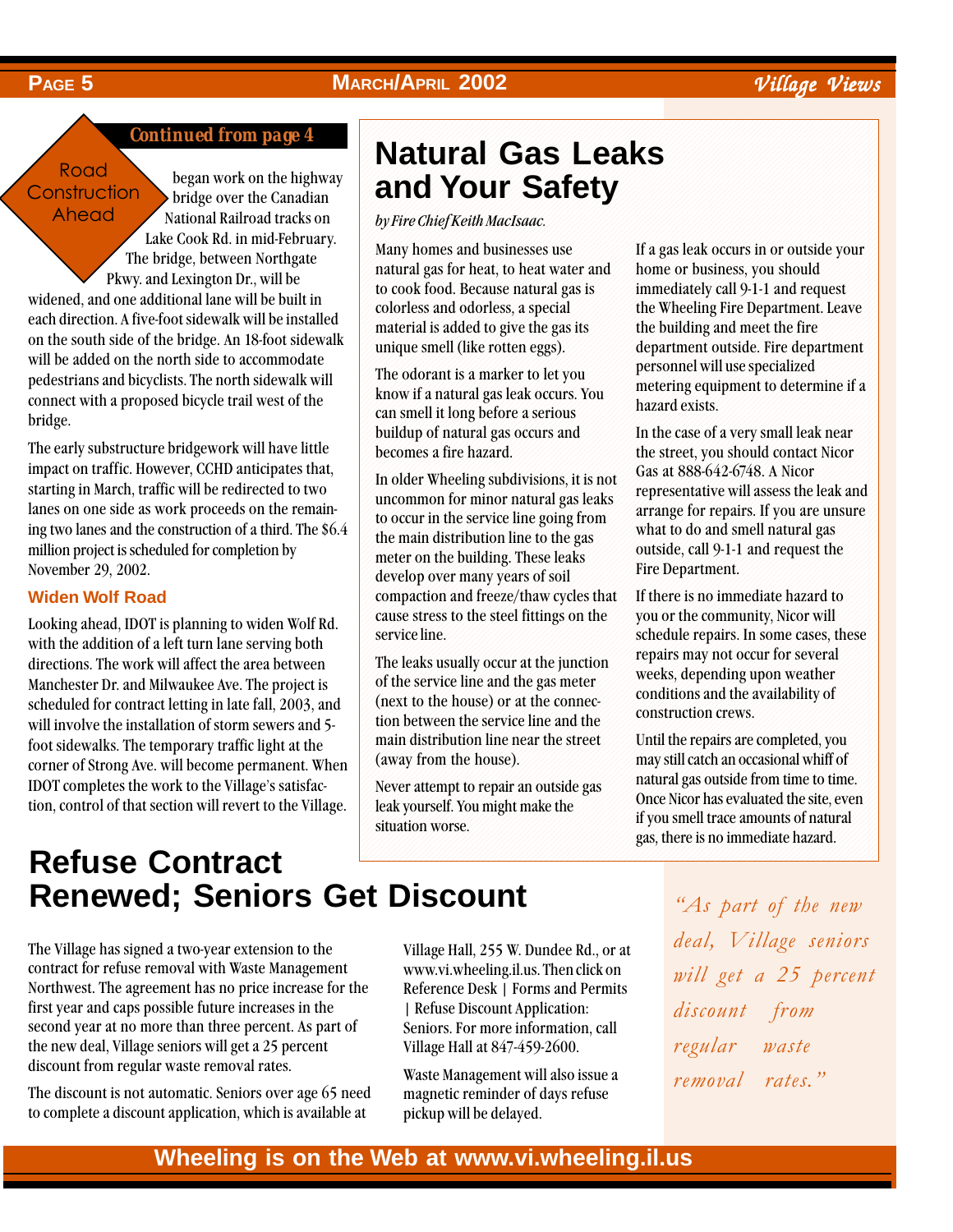## $Village\ Views$  **MARCH/APRIL 2002 PAGE 6**

## **Seniors Needed to Teach Computer Classes**

The Pavilion Senior Center is organizing computer classes and needs some senior volunteers with basic computer skills to teach the courses. Senior Net, a national organization based in California, provides the training materials. "Volunteers do not have to know how to teach," said Director of Senior Citizens Services Nancy Janssen, "we'll teach them." Teacher instruction will begin in May. Community classes will follow later in the year. For information, call 847-459-2672.

# **Briefs and Announcements**

### **Volunteers Needed for Community Disaster Drill**

The Village of Wheeling and METRA will host a community disaster drill, Saturday, May 18th. Volunteers are needed from 7:30 a.m. until 2:00 p.m. to serve as "patients" and "passengers" on a commuter train involved in a simulated accident. Volunteers must be at least 13 years old and accompanied by an adult if under 17.

For more information, contact the Wheeling Fire Department at 847- 459-2662 during normal business hours.

## **Paint-A-Thon Houses Sought**

Planners of the 2002 Paint-A-Thon in the northwest suburbs are seeking

appropriate houses for this year's paint-up, spruce-up effort. The program is available to seniors over 60 and handicapped homeowners of any age who are unable to paint themselves.

Income requirements are \$25,000 or less in annual income and a monthly household income of \$2,083. Unusual expenses, such as prescriptions, will be considered. Applications are available at the Senior Center, Village Hall and Indian Trails Library. For more information, contact Nancy Janssen, Director of Senior Citizens Services, at 847-459-2672.

## **Fire Department Provides Alarm Assistance**

Not sure where to install smoke detectors? Or perhaps what type of fire extinguisher to buy? Or how to

Contunued on page 7



### 123456789012345678901234567890121234567890123456789012345678901212345678901234567890123456789012123456789012345678901234 123456789012345678901234567890121234567890123456789012345678901212345678901234567890123456789012123456789012345678901234 Three Commissioners Take 123456789012345678901234567890121234567890123456789012345678901212345678901234567890123456789012123456789012345678901234 123456789012345678901234567890121234567890123456789012345678901212345678901234567890123456789012123456789012345678901234 Seats; Fourth Is Sought **Contract Contract Contract Contract Contract Contract Contract Contract Contract Contract Contract Contract Contract Contract Contract Contract Contract Contract Contract Contract Contract Contract**

**12345678901212345678901234567890123456789012345678901234567890123456789012123456789012345678901234567890123456 EXECUTE:** Wheeling President Greg Klatecki has named 1991. He is managing three Village residents to fill vacancies on partner at Turnkey 123456789012345678901234567890121234567890123456789012345678901212345678901234567890123456789012123456789012345678901234 **Example 2018** three commissions. Network Systems in 123456789012345678901234567890121234567890123456789012345678901212345678901234567890123456789012123456789012345678901234 three commissions.

123456789012345678901234567890121234567890123456789012345678901212345678901234567890123456789012123456789012345678901234 Wheeling. Now 32, Steven Boime, 47, formerly a member of the  $\frac{\text{wneq}}{\text{Kolegeleq}}$ ,  $\frac{\text{wneq}}{\text{Kolegeleq}}$ ,  $\frac{\text{wneq}}{\text{Wolegeleq}}$  $\frac{1}{2}$   $\frac{1}{2}$   $\frac{1}{2}$   $\frac{1}{2}$   $\frac{1}{2}$   $\frac{1}{2}$   $\frac{1}{2}$   $\frac{1}{2}$   $\frac{1}{2}$   $\frac{1}{2}$   $\frac{1}{2}$   $\frac{1}{2}$   $\frac{1}{2}$   $\frac{1}{2}$   $\frac{1}{2}$   $\frac{1}{2}$   $\frac{1}{2}$   $\frac{1}{2}$   $\frac{1}{2}$   $\frac{1}{2}$   $\frac{1}{2}$   $\frac{1}{2}$  Human Rights Commission, will sit on the Plan<br>accressive in courting businesses and now  $\begin{bmatrix}\n\text{Gamma} & \text{sum} \\
\text{Gamma} & \text{sum} \\
\text{Gamma} & \text{sum}\n\end{bmatrix}\n\begin{bmatrix}\n\text{sum} \\
\text{max}\n\end{bmatrix}\n\begin{bmatrix}\n\text{sum} \\
\text{max}\n\end{bmatrix}\n\begin{bmatrix}\n\text{sum} \\
\text{max}\n\end{bmatrix}\n\begin{bmatrix}\n\text{sum} \\
\text{max}\n\end{bmatrix}\n\begin{bmatrix}\n\text{sum} \\
\text{max}\n\end{bmatrix}\n\begin{bmatrix}\n\text{sum} \\
\text{max}\n\end{bmatrix}\n\begin{bmatrix}\n\text{sum} \\
\$ 123456789012345678901234567890121234567890123456789012345678901212345678901234567890123456789012123456789012345678901234 123456789012345678901234567890121234567890123456789012345678901212345678901234567890123456789012123456789012345678901234 Commission. He is a former president and  $\frac{1}{2}$  commission in a total of the Table Village the thrologies to the area. I want to make sure 123456789012345678901234567890121234567890123456789012345678901212345678901234567890123456789012123456789012345678901234 currently vice president of the Tahoe Village 123456789012345678901234567890121234567890123456789012345678901212345678901234567890123456789012123456789012345678901234 people looking to relocate their businesses  $\left| \right|$  Condominium Association and a member of  $\left| \right|$  before it wheeling is relocate their businesses Experiment intervention and include the Willem Political Reservoirs of the Willem Political Reservoirs of the Willem Political Reservoirs of the Willem Political Reservoirs of the Willem Political Reservoirs of the Willem the Willow-Palatine Rd. Community Mobilization of the Willow-Palatine Rd. Community Mobilization tion Team. An avid bicyclist, Boime is control-<br>Twenty-eight year resident Barbara Steinberg tion Team. An avid bicyclist, Boime is control-<br>
Twenty-eight year resident Barbara Steinberg er of Inplex, custom extruders of plastic has taken a seat on the Senior Commission. ler of Inplex, custom extruders of plastic has taken a seat on the Senior Commission. tubing and profiles in Des Plaines. Before retiring a year and a half ago, she tubing and profiles in Des Plaines.

123456789012345678901234567890121234567890123456789012345678901212345678901234567890123456789012123456789012345678901234 1 4 Boime said he wants "to see Wheeling  $\begin{bmatrix}\n\text{231} \\
\text{234} \\
\text{234} \\
\text{245} \\
\text{254} \\
\text{264} \\
\text{274} \\
\text{284} \\
\text{294} \\
\text{204} \\
\text{213} \\
\text{224} \\
\text{234} \\
\text{245} \\
\text{254} \\
\text{264} \\
\text{274} \\
\text{284} \\
\text{294} \\
\text{204} \\
\text{204} \\
\text{214} \\
\text{224} \\
\text{234} \\
\text{245} \\
\text{254} \\
\text{26$ continue to progress and achieve a better  $\frac{C_{\text{H}}}{W_{\text{H}}}\frac{C_{\text{H}}}{C_{\text{H}}}\frac{C_{\text{H}}}{C_{\text{H}}}\frac{C_{\text{H}}}{C_{\text{H}}}\frac{C_{\text{H}}}{C_{\text{H}}}\frac{C_{\text{H}}}{C_{\text{H}}}\frac{C_{\text{H}}}{C_{\text{H}}}\frac{C_{\text{H}}}{C_{\text{H}}}\frac{C_{\text{H}}}{C_{\text{H}}}\frac{C_{\text{H}}}{C_{\text{$  $\mu$  continue to progress and atmove a better<br>Wheeling. Steinberg, 64, said she wants to quality of life. The Plan Commission is  $\mathbf{r} = \begin{bmatrix} 1 & 0 & 0 \\ 0 & 0 & 0 \\ 0 & 0 & 0 \end{bmatrix}$ working on the Village's commentance of the contract of the community now that our working on the Village's comprehensive plan,  $\frac{1}{2}$  for the second section of the base has help an active which is a great opportunity to ensure that we railway is grown. She has been an active refer to the street of the street in the street of the street of the street of the street of the street of the street of the street of the street of the street of the street of the street of the street of the street of the  $\alpha$  are everything we can be in Wheeling."

David Kolssak joins the Economic Develop-<br>  $\frac{1}{2}$  $\begin{bmatrix}\n\text{where, for each vector, and the product of the matrix is } \n\text{where } \mathbf{a}_1, \mathbf{a}_2, \mathbf{a}_3, \mathbf{a}_4, \mathbf{a}_5, \mathbf{a}_6, \mathbf{a}_7, \mathbf{a}_8, \mathbf{a}_9, \mathbf{a}_9, \mathbf{a}_9, \mathbf{a}_9, \mathbf{a}_9, \mathbf{a}_9, \mathbf{a}_9, \mathbf{a}_9, \mathbf{a}_9, \mathbf{a}_9, \mathbf{a}_9, \mathbf{a}_9, \mathbf{a}_9, \mathbf{a}_9, \mathbf{a}_9, \mathbf{a$ where he received a management degree in

partner at Turnkey

Poimo said ho wants "to soo Whooling" worked for 20 years at Love Controls, an are everyding we can be in whereing. Church of the Good Shepherd. family is grown." She has been an active

 $\frac{1}{2}$  and Kommission A Whoeling resident since  $\frac{1}{2}$  President Klatecki is seeking a suitable  $\blacksquare$  ment Commission. A Wheeling resident since  $\blacksquare$ replacement to fill Steven Boine's former seat age four, Kolssak attended Purdue University,

This Gulfstream turbo-prop, its wings trimmed, faced its past as it took a last ride up Milwaukee Ave., headed for the Joint Fire Training Facility in Buffalo Grove.

The fuselage had been stored at Palwaukee Airport. It was previously owned by singer Wayne Newton and will be used as a training "prop" for firefighters who might have to respond to an airport incident. Four area fire departments use the facility. Wheeling Fire Department coordinated the move.

## **Wheeling is on the Web at www.vi.wheeling.il.us**

1 4 123456789012345678901234567890121234567890123456789012345678901212345678901234567890123456789012123456789012345678901234 123456789012345678901234567890121234567890123456789012345678901212345678901234567890123456789012123456789012345678901234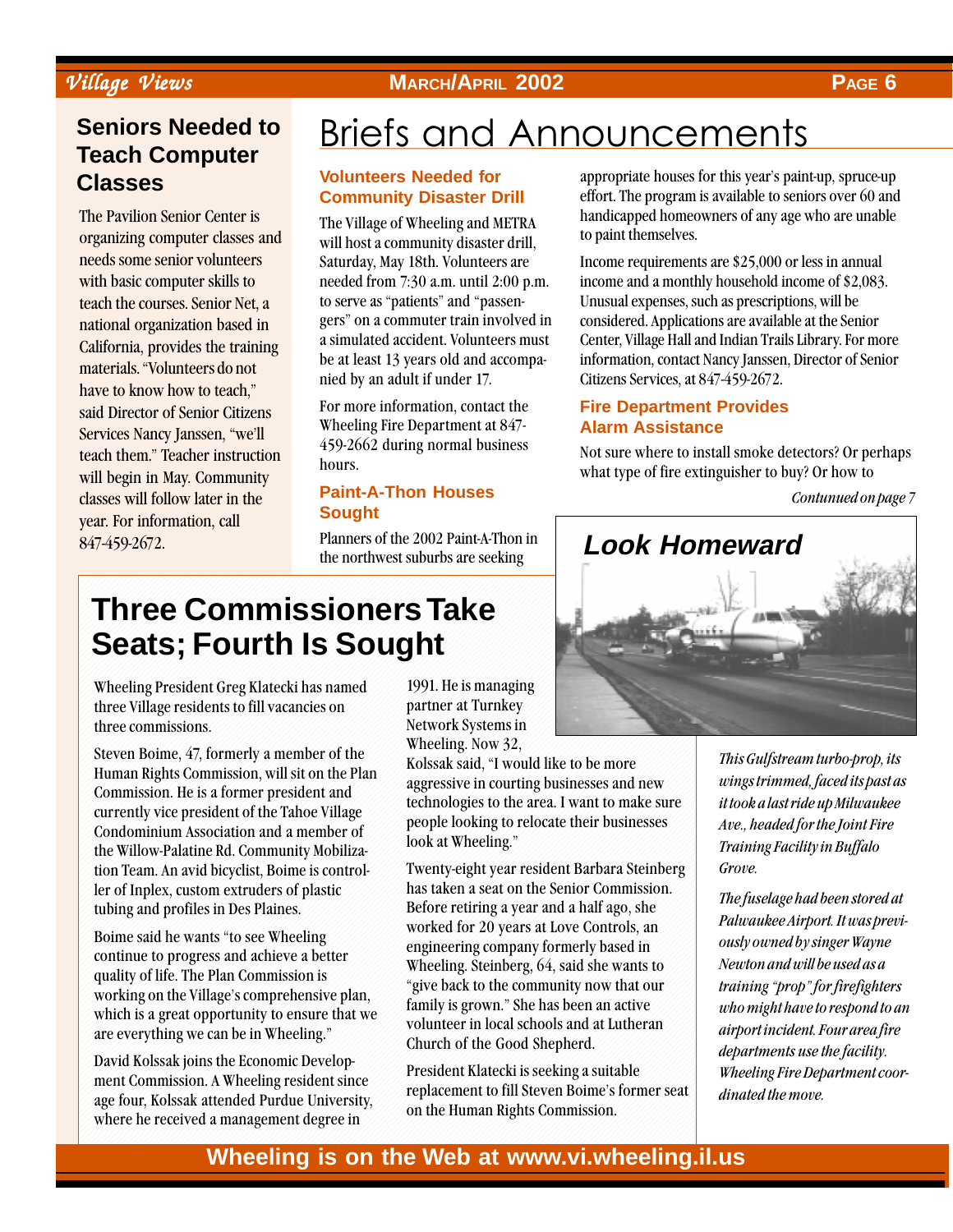## **PAGE 7 MARCH/APRIL 2002 Village Views**

change batteries in your home alarm if your health is an issue? The Wheeling Fire Department is ready to assist. For information and help with smoke detectors or carbon monoxide (CO) detectors, call the Fire Department at 847-459-2662.

However, If you suspect a CO problem in your home or business, call 9-1-1 for immediate assistance from the Fire Department.

### **Parkway Tree Trimming to Start in March**

Tree-trimming crews from the Department of Public Works are scheduled to begin work in early March. The 2002 program will focus on the following subdivisions: East Dunhurst – Units 1 & 2; Longtree/Kingsport; and Ridgefield.

Public Works notes that the regular pruning and trimming of parkway trees is important to preserve the health and appearance of the trees and prevent damage to life and property. Various live limbs will be trimmed to restore the shapes of trees, while dead, hazardous, and low hanging live limbs will be removed to protect pedestrians and vehicles.

# Community Calendar:

## What's Happening in Wheeling on...

### **March**

13 - Blood drive, Main Fire Station, 255 W. Dundee Rd., 2:30-7p.m.

17- Pancake Breakfast, St. Joseph the Worker church, 181 W. Dundee Rd. 7:30-11:30 a.m. Proceeds benefit July 4 celebration.

### 19 Primary Election

### **April**

*7* - Spaghetti Dinner, Am-Vets, 700 Old McHenry Rd., noon-5 p.m. Proceeds benefit July 4 celebration.

### 1234567890123456789012345678901212345678901234567890123456789012123456789012345678901234567890121234567890123456 SPEAK OUT 1234567890123456789012345678901212345678901234567890123456789012123456789012345678901234567890121234567890123456 1234567890123456789012345678901212345678901234567890123456789012123456789012345678901234567890121234567890123456 1234567890123456789012345678901212345678901234567890123456789012123456789012345678901234567890121234567890123456 1234567890123456789012345678901212345678901234567890123456789012123456789012345678901234567890121234567890123456 **SPEAK OUT**

1234567890123456789012345678901212345678901234567890123456789012123456789012345678901234567890121234567890123456 1234567890123456789012345678901212345678901234567890123456789012123456789012345678901234567890121234567890123456 1234567890123456789012345678901212345678901234567890123456789012123456789012345678901234567890121234567890123456 1 6 1234567890123456789012345678901212345678901234567890123456789012123456789012345678901234567890121234567890123456

1234567890123456789012345678901212345678901234567890123456789012123456789012345678901234567890121234567890123456 Communicate with Wheeling elected officials and administrators. Your advice, suggestions, questions and 1 6 opinions are appreciated and **will receive response**. Please complete this form, detach and return to: 1234567890123456789012345678901212345678901234567890123456789012123456789012345678901234567890121234567890123456 Village Manager, Village of Wheeling, 255 W. Dundee Road, Wheeling, IL 60090. 1234567890123456789012345678901212345678901234567890123456789012123456789012345678901234567890121234567890123456

1234567890123456789012345678901212345678901234567890123456789012123456789012345678901234567890121234567890123456 1234567890123456789012345678901212345678901234567890123456789012123456789012345678901234567890121234567890123456 1234567890123456789012345678901212345678901234567890123456789012123456789012345678901234567890121234567890123456 1234567890123456789012345678901212345678901234567890123456789012123456789012345678901234567890121234567890123456

1234567890123456789012345678901212345678901234567890123456789012123456789012345678901234567890121234567890123456

1234567890123456789012345678901212345678901234567890123456789012123456789012345678901234567890121234567890123456 1234567890123456789012345678901212345678901234567890123456789012123456789012345678901234567890121234567890123456 1234567890123456789012345678901212345678901234567890123456789012123456789012345678901234567890121234567890123456 1234567890123456789012345678901212345678901234567890123456789012123456789012345678901234567890121234567890123456 1234567890123456789012345678901212345678901234567890123456789012123456789012345678901234567890121234567890123456 1 6 1234567890123456789012345678901212345678901234567890123456789012123456789012345678901234567890121234567890123456 1234567890123456789012345678901212345678901234567890123456789012123456789012345678901234567890121234567890123456 1234567890123456789012345678901212345678901234567890123456789012123456789012345678901234567890121234567890123456 1234567890123456789012345678901212345678901234567890123456789012123456789012345678901234567890121234567890123456 1 6 1234567890123456789012345678901212345678901234567890123456789012123456789012345678901234567890121234567890123456 1234567890123456789012345678901212345678901234567890123456789012123456789012345678901234567890121234567890123456 1234567890123456789012345678901212345678901234567890123456789012123456789012345678901234567890121234567890123456 1234567890123456789012345678901212345678901234567890123456789012123456789012345678901234567890121234567890123456 1234567890123456789012345678901212345678901234567890123456789012123456789012345678901234567890121234567890123456 1234567890123456789012345678901212345678901234567890123456789012123456789012345678901234567890121234567890123456 1234567890123456789012345678901212345678901234567890123456789012123456789012345678901234567890121234567890123456 1234567890123456789012345678901212345678901234567890123456789012123456789012345678901234567890121234567890123456 1234567890123456789012345678901212345678901234567890123456789012123456789012345678901234567890121234567890123456 1234567890123456789012345678901212345678901234567890123456789012123456789012345678901234567890121234567890123456 1234567890123456789012345678901212345678901234567890123456789012123456789012345678901234567890121234567890123456 1234567890123456789012345678901212345678901234567890123456789012123456789012345678901234567890121234567890123456 1234567890123456789012345678901212345678901234567890123456789012123456789012345678901234567890121234567890123456 1234567890123456789012345678901212345678901234567890123456789012123456789012345678901234567890121234567890123456 1234567890123456789012345678901212345678901234567890123456789012123456789012345678901234567890121234567890123456 1234567890123456789012345678901212345678901234567890123456789012123456789012345678901234567890121234567890123456 1234567890123456789012345678901212345678901234567890123456789012123456789012345678901234567890121234567890123456 1234567890123456789012345678901212345678901234567890123456789012123456789012345678901234567890121234567890123456 1234567890123456789012345678901212345678901234567890123456789012123456789012345678901234567890121234567890123456 1234567890123456789012345678901212345678901234567890123456789012123456789012345678901234567890121234567890123456 1234567890123456789012345678901212345678901234567890123456789012123456789012345678901234567890121234567890123456 1234567890123456789012345678901212345678901234567890123456789012123456789012345678901234567890121234567890123456 1234567890123456789012345678901212345678901234567890123456789012123456789012345678901234567890121234567890123456 1234567890123456789012345678901212345678901234567890123456789012123456789012345678901234567890121234567890123456

1234567890123456789012345678901212345678901234567890123456789012123456789012345678901234567890121234567890123456 1234567890123456789012345678901212345678901234567890123456789012123456789012345678901234567890121234567890123456 1234567890123456789012345678901212345678901234567890123456789012123456789012345678901234567890121234567890123456 Name *Philipping and and and and and and and and and an*d **Phone** 

1234567890123456789012345678901212345678901234567890123456789012123456789012345678901234567890121234567890123456 1234567890123456789012345678901212345678901234567890123456789012123456789012345678901234567890121234567890123456 1274**6789001**234567889123456789123456787878787878787818912123456787878787878781813457818121234567890121234567801234 1234567890123456789012345678901212345678901234567890123456789012123456789012345678901234567890121234567890123456 Address

## **Schedule of Regular Meetings**

**Village Board** — Every Monday, 7:30 p.m.

**Plan Commission** — 2nd and 4th Thursdays of the month, 7 p.m.

**Board of Health** - 4th Tuesday, every other month, 7 p.m.

**Human Rights Commission** — 3rd Tuesday of the month, 7:15 p.m., south half of Village Hall lunch room.

**Senior Citizens Commission** - 3rd Monday of the month, 10 a.m., Village Hall, south half of lunchroom.

> **Fire and Police Commission** — 3rd Tuesday of the month, 7 p.m., Fire Department training room.

> **Palwaukee Airport Commission** — 3rd Wednesday of the month, Committee of the Whole meeting, 7 p.m., regular meeting, 8 p.m., Airport offices, 1020 South Plant Rd.

**Economic Development Commission**— 1st Tuesday of each month, 8 a.m. , south half of Village Hall lunch room.

**Board of Ethics** — 3rd Thursday of January, April, July and October, 7 p.m., south half of Village Hall lunch room.

# Attend Public Meetings

Residents are invited to attend public meetings of Village boards and commissions. Most meet in the Village Hall Councilroom, unless otherwise noted at left.

## **Wheeling is on the Web at www.vi.wheeling.il.us**